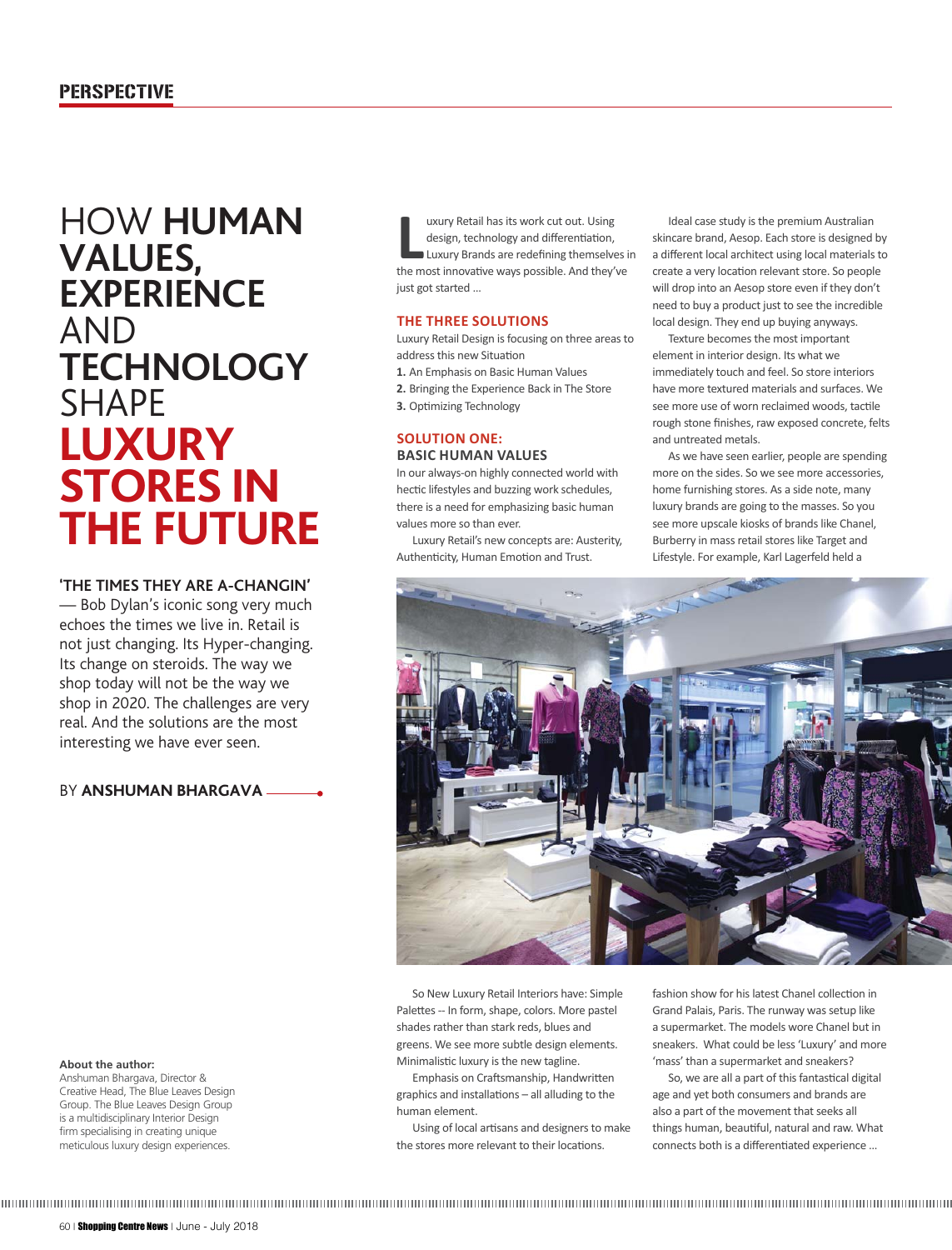

## **SOLUTION TWO: BRINGING THE EXPERIENCE BACK**

The 'in-store' experience needs to be optimized more so than ever. Why would a 24x7 connected customer come to the store? The answer lies in making the store a destination. The store needs to have an experience you can never have online. You want the customer to come more and stay longer.

#### **So the store should be:**

- A Cultural hub. A Place to Lounge. To Stay. To Encounter.
- An Experience zone.
- A Learning Zone.

#### **So we have:**

More restaurants in stores. You spend time at restaurants. Premium cycling clothes and accessories brand, Rapha has a place to park cycles indoor. The remaining store is part restaurant and part showroom. Surfing inspired lifestyle brand Tommy Bahama opens restaurants in their shops, naming them 'Islands'. Their island stores promise environments that transport you to a 'world of relaxed luxury.' The idea is to immerse the shopper in their brand's lifestyle.

In Superdry's London store, the upper floor has pinball machines, table games and huge comfortable sofas. The customer should do more than just buy.

Separate book reading areas allow guests to read about the brand's story while sipping a cup of coffee or tea. Layouts become very important in making stores multipurpose. So you see large

corridor spaces in the Burberry flagship store in London, for exhibitions and events. Massive video screens on either side show how a Burberry piece is immaculately hand crafted.

Louis Vuitton's Series 3 installation at London had several rooms showing different aspects of the craftsmanship as well as the luxurious elements of the brand.

So the emphasis is on history, its timeline, its heritage, how its made. Storytelling is vital for brand connection. Retail Design now takes inspiration from museums that have long educated people.

With so much so easily available, brands need to create confidence for their product. One way is to allow visitors to fully use and experience their products before they buy. So the store becomes the brand's learning and experience center.

- **PIRCH –** which specializes in premium kitchen and bath fixtures – wants visitors to take showers, cook a meal in its showroom. The company has one of the highest revenues per square foot of retail space in the industry.
- **Ikea** created a display for their pop up breakfast table. So customers are encouraged to sleep in an Ikea Bed. When they wake up, they are served breakfast on the Ikea pop up breakfast table. The food is from the Ikea café. Users are given information on the how to get a good night's sleep.
- Large installations / mockups of products in stores – besides being a visual attraction – allow customers to see the product's details in large sizes from all sides.

## **WHAT'S THE SITUATION? THE RISE OF THE HENRYS**

The global economy is down. China is in the dumps. Russia is buying less. America is wobbling. Online media is seriously affecting the way we shop. So there is a mood of austerity and sobriety amongst shoppers.

Affluents (the top 20% of income households) are spooked about the economy. They would rather save and invest than spend. Then there is the rise of the HENRYs (High-Earners-Not-Rich Yet). They still view themselves as middle class. Since, anyone can get anything and know everything online, so the new rich of the Affluents and HENRYs don't see the value in paying for very high brands when the less premium brands have the same craftsmanship and quality. So they are trading down than up.

It is less about the Logo now. Its about getting maximum value for the money. The rich are forgoing indulgences and extra expenditures. They need simplicity, back to basics, downscaling approach. They would rather spend on the side stuff – family, friends, home, art and experience. They want a reflection of personal values and interests. There are just too many luxury brands now in a slow growth environment.

So the challenge for the retailer is: HOW TO TRANSLATE CUSTOMER AUSTERITY INTO BUSINESS PROSPERITY?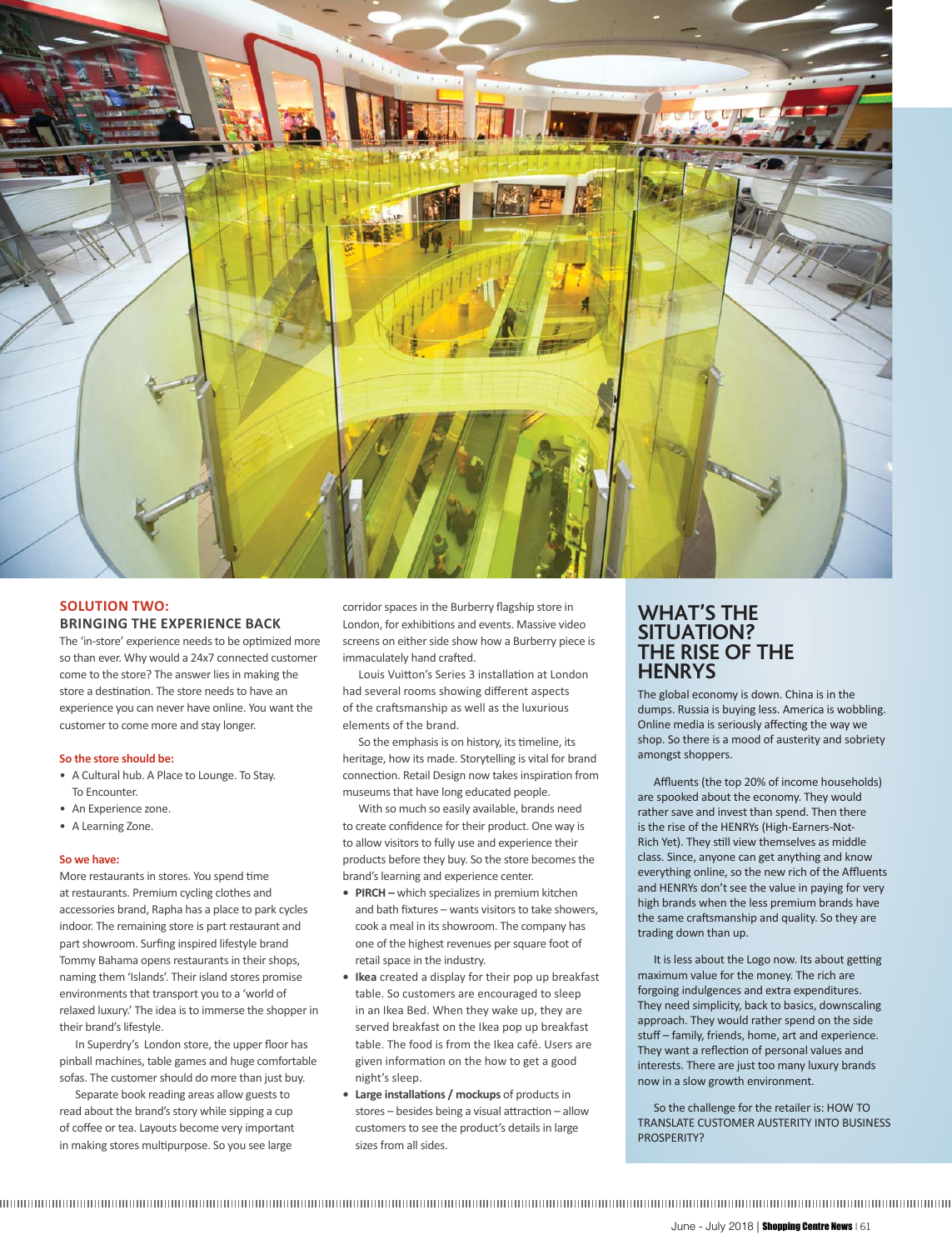## PERSPECTIVE



To heighten the store experience, personalization and relevance is essential. The customer needs to feel his product is being displayed in his store only for him as per his mood and his preference.

The 'Story' store in New York changes its interiors theme – including merchandise, fixtures and display -- every 4-6 weeks to reflect current events and trends. Rachel Shechtman, the store's founder, wants to provide the 'most experience per square foot' than any other store. 'Story' has become a sensation in New York. Its tagline is 'point of view of a magazine, changes like a gallery, sells like a store'.

Nike's premium Niketown in Regent Square, London is the largest Nike store in the world. It changes installations on a daily basis. So you see highly relevant inspirational campaigns and events. It employs the very latest in technology, like track analysis, to enable visitors to customize just about every aspect of their footwear, clothing and equipment design.

Personalization rooms have become more common. The store senses what you like as per facial recognition technology, tracks it, and then guides you to the products you like. The Immersion Room

in Cooper Hewitt Museum allows users to draw their own premium-customized wallpaper. Sephora has a separate room where you can customize your own perfume depending on your mood and preferences.

Like Gap started a 'sell more than clothes' initiative. the overall goal in the theater of retail today is the same: to build human spaces that tell stories which amuse and delight. Places that encourage the senses, that invoke interaction and playfully call upon us to touch, feel, taste and smell.

Technology plays a huge role in it …

### **SOLUTION THREE: THE INTERNET OF THINGS**

By 2020, there would be 1.7 trillion gadgets. That's almost 20 times the gadgets we have now. So technology cannot be ignored. Infact technology will drive the future of luxury retail.

Because building rents are high, 'Showrooming', has become a viable concept. Consumers can try out a product in a store. Then, they can place an order online and have it delivered to their home. This saves valuable real estate and transportation costs. So physical stores

**BY 2020, THERE WOULD BE 1.7 TRILLION GADGETS. THAT'S ALMOST 20 TIMES THE GADGETS WE HAVE NOW. SO TECHNOLOGY CANNOT BE IGNORED. INFACT TECHNOLOGY WILL DRIVE THE FUTURE OF LUXURY RETAIL. BECAUSE BUILDING RENTS ARE HIGH, 'SHOWROOMING', HAS BECOME A VIABLE CONCEPT.**